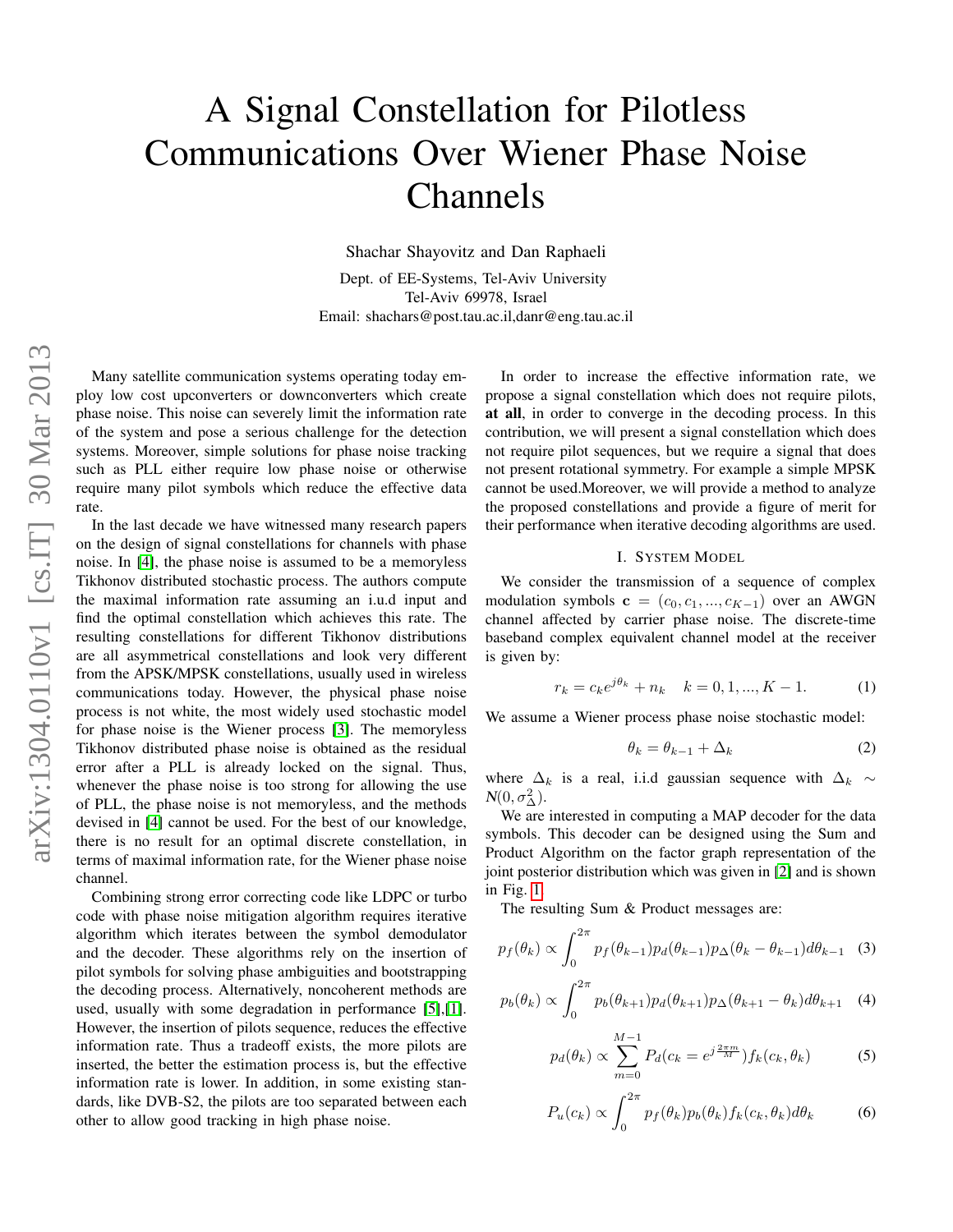

<span id="page-1-0"></span>Fig. 1. Factor graph representation of the joint posterior distribution

where,

$$
f_k(c_k, \theta_k) \propto \exp\{-\frac{|r_k - c_k e^{j\theta_k}|^2}{2\sigma^2}\}\tag{7}
$$

$$
p_{\Delta}(\theta_k) = \sum_{l=-\infty}^{\infty} g(0, \sigma_{\Delta}^2, \theta_k - l2\pi)
$$
 (8)

and  $M, r_k, P_d, \sigma^2$  and  $g(0, \sigma_{\Delta}^2, \theta)$  are the constellation order, received base band signal, symbol soft information from LDPC decoder, AWGN variance and Gaussian distribution respectively.

Since a direct implementation of the above messages is impractical due to the fact that the phase is a continuous random variable, several approximation algorithms have been proposed. In [\[2\]](#page-3-4), section 3, an algorithm which quantizes the phase noise and performs an approximation of the sum & product algorithm (SPA) is presented. This algorithm (called DP - discrete phase in this paper), can approach the BER performance of the MAP decoder if the quantization level is large enough. However, this algorithm requires large computational resources to reach high accuracy, rendering it not practical for some real world applications.

In [\[6\]](#page-3-5), a low complexity algorithm was proposed which does not quantize the phase process, but approximates the SPA messages according to the following Tikhonov mixtures,

<span id="page-1-2"></span>
$$
p_f(\theta_k) = \sum_{i=1}^{N_f} \alpha_i^k f_i^f(\theta_k)
$$
\n(9)

$$
p_b(\theta_k) = \sum_{i=1}^{N_b} \beta_i^k f_i^b(\theta_k)
$$
 (10)

where:

$$
f_i^f(\theta_k) = \frac{e^{Re[z_i^{f,k}e^{-j\theta_k}]} }{2\pi I_0(|z_i^{f,k}|)}
$$
(11)

$$
f_i^b(\theta_k) = \frac{e^{Re[z_i^{b,k}e^{-j\theta_k}]} }{2\pi I_0(|z_i^{b,k}|)}
$$
(12)



<span id="page-1-1"></span>Fig. 2. SP Phase Noise Forward Messages

Using mixture approximations in bayesian inference methods, such as SPA, results in an increase of the mixture order from symbol to symbol. In [\[6\]](#page-3-5), there is a mixture reduction algorithm which keeps the mixture order small while keeping the BER levels low. For large enough mixture order, this algorithm can perform as well as the DP algorithm, while having much lower computational complexity. Moreover, this algorithm gives us an insight to the underlying physics of phase noise tracking.

As shown in Fig. [\(2\)](#page-1-1), the phase noise messages can be viewed as multiple separate phase trajectories. The mixture algorithm proposed in [\[6\]](#page-3-5), can be viewed as a scheme to map the different mixture components in the phase messages to different phase trajectories and the respective probabilities  $\alpha_i^k$ and  $\beta_i^k$  are the probabilities of each phase noise trajectory. In [\[6\]](#page-3-5), the mixture algorithm receives a mixture describing the next step of all the trajectories and assigns a tracking loop to each trajectory, thus we are able to accurately track all the hypotheses for all the phase trajectories.

## II. SKEWED-MPSK AND OTHER ASYMMETRICAL CONSTELLATIONS

In this section we propose a new signal constellation for pilotless communications over the Wiener phase noise channel. The skewed MPSK (SM) is just one example to Asymmetrical Constellation (AC) that can be used, and the following analysis applies to any constellation. An AC is any constellation which has no rotational symmetry, i.e. there is no  $\theta$  such that  $c_k e^{j\theta}$ is a valid symbol,  $\forall k$ . As discussed earlier, using symmetrical signal constellations without pilot sequences will result in decoding failures. Suppose we use an MPSK constellation and approximate the forward message well as [\(9\)](#page-1-2). The next step in the SPA is to insert this approximation to [\(3\)](#page-0-0) and get a bigger mixture representing the next forward message. However, since we use MPSK, then  $p_d(\theta_k)$  is simply a mixture of identical Tikhonov distributions, and therefore each mixture component in [\(9\)](#page-1-2) will be multiplied by the same function, resulting with many phase trajectories which behave the same but are separated by multiples of  $\frac{2\pi}{M}$ , similarly to a cycle slip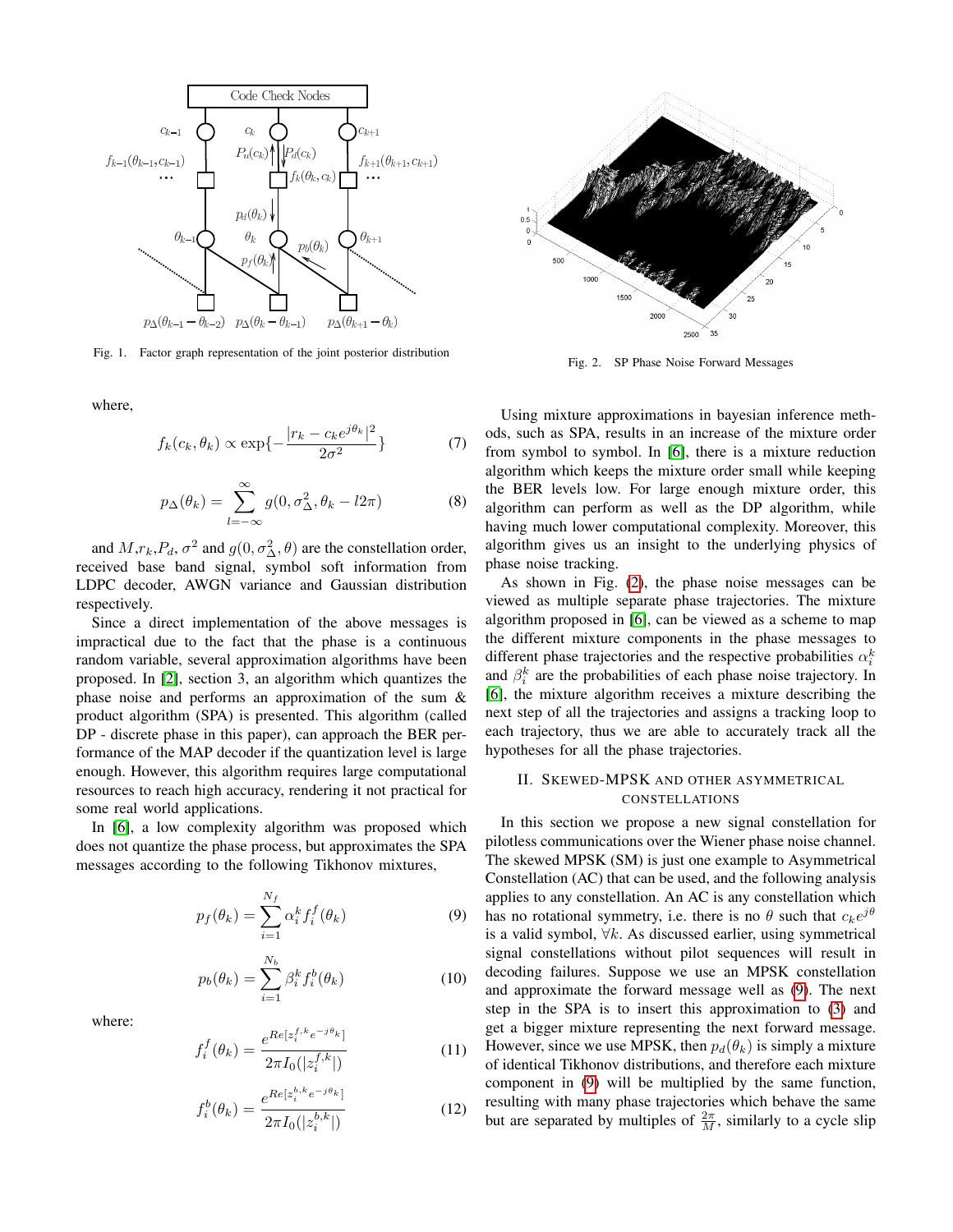in a PLL. Therefore, in a pilotless scenario, one must use asymmetrical signal constellations which enable the decoding algorithm to discard certain phase trajectories.

We now define the SM signal constellation,

$$
s_m = e^{j\frac{2\pi m}{M + skew}} \quad m = 0, 1, ..., M - 1.
$$
 (13)

This constellation takes the standard MPSK constellation and instead of having the symbols equally spaced with angle  $\frac{2\pi}{M}$  between them, the angles are now not equally spaced thus creating an asymmetry. This of course has some effect on the symbol error probability, but since we are using a long LDPC code the effect should be small for small skew values.

When applying this constellation to the DP algorithm or the mixture model algorithm, this constellation, creates an asymmetrical  $p_d(\theta_k)$ . Therefore, when using [\(3\)](#page-0-0), the probabilities , $\alpha_i^k$ , of the incorrect trajectories in [\(9\)](#page-1-2) are attenuated and decay over time. Therefore, there is a process of eliminating the incorrect phase trajectories in [\(9\)](#page-1-2) and basically lowering the mixture order. If the skew value is high then there is more asymmetry and the decay of the probabilities is faster. This decay process is different for each skew value and can be used to assess the performance of the signal constellation in a tracking scenario.

#### *A. Decay Factor*

We propose a method to analyze the performance of AC over channels corrupted by Wiener phase noise. Without the loss of generality, we will show the results for the forward recursion of the SPA, but the same applies for the backward recursion. Since we can view the phase estimation process as multiple phase trajectories tracking, then we can create a recursion equation for the probabilities,  $\alpha_i^k$ , of each trajectory in the forward message [\(9\)](#page-1-2). As discussed earlier, for asymmetrical constellations, the process  $\alpha_i^k$  of a wrong trajectory, decays with  $k$ . We will show that the expectation process, i.e  $\mathbb{E}(\alpha_i^{\overline{k}})$  decays exponentially with k. Therefore, the exponential rate, which we denote as decay rate can perform as a figure of merit for the performance of the AC.

The skew value in the SM presents a tradeoff. If the decay rate is large, then the probabilities  $\alpha_i^k$  decay fast and the phase estimation algorithm estimates the correct trajectory fast without the need for pilots. However, if the skew value is too large then the minimum distance is lower and that can affect the code performance. It is easy to assess the degradation in performance by calculating the information rate over the AWGN of such constellation.

We will now compute the recursion equation of the probabilities  $\alpha_i^k$ . For the sake of simplicity, we will only address the case of two trajectories, one which is the correct phase noise trajectory and another which resulted due to a phase ambiguity  $\phi$ , which is a multiple of the symbol spacing,  $\frac{2\pi}{M+skew}$ .

Assuming that the forward message can be modeled as [\(9\)](#page-1-2),

$$
p_f(\theta_k) = \sum_{i=1}^2 \alpha_i^k f_i^f(\theta_k)
$$
 (14)

where:

$$
f_1^f(\theta_k) = \frac{e^{Re[z^{f,k}e^{-j\theta_k}]} }{2\pi I_0(|z^{f,k}|)}
$$
(15)

$$
f_2^f(\theta_k) = \frac{e^{Re[z^{f,k}e^{j\phi}e^{-j\theta_k}]} }{2\pi I_0(|z^{f,k}|)}
$$
(16)

then applying [\(3\)](#page-0-0), will result in a new mixture which according to the mixture reduction algorithm in [\[6\]](#page-3-5), can be reduced to a mixture of smaller size. Moreover, we assume that all Tikhonov components cluster according to the  $f_i^f(\theta_k)$ which created them, thus creating [\(17\)](#page-2-0), which has only two strong Tikhonov components.

<span id="page-2-0"></span>
$$
p_f(\theta_{k+1}) = \sum_{i=1}^2 \alpha_i^{k+1} \frac{e^{R\epsilon \left[\frac{z_i^{f,k+1}}{1+\sigma_{\Delta}^2 | z_i^{f,k+1}|} e^{-j\theta_{k+1}}\right]}}{2\pi I_0\left(\left|\frac{z_i^{f,k+1}}{1+\sigma_{\Delta}^2 | z_i^{f,k+1}|}\right|\right)}
$$
(17)

<span id="page-2-2"></span>
$$
z_1^{f,k+1} = z^{f,k} + \frac{r_k \xi^*}{\sigma^2} \tag{18}
$$

$$
z_2^{f,k+1} = z^{f,k} e^{j\phi} + \frac{r_k \zeta^*}{\sigma^2}
$$
 (19)

$$
\alpha_1^{k+1} = \alpha_1^k \sum_{l=1}^M [P_d(c_k = e^{j\frac{2\pi l}{M+skew}}) \frac{I_0(|z^{f,k} + \frac{r_k e^{-j\frac{2\pi l}{M+skew}}}{\sigma^2})]}{I_0(|z^{f,k}|)}]
$$
  

$$
\alpha_2^{k+1} = \alpha_2^k \sum_{l=1}^M [P_d(c_k = e^{j\frac{2\pi l}{M+skew}}) \frac{I_0(|z^{f,k}e^{j\phi} + \frac{r_k e^{-j\frac{2\pi l}{M+skew}}}{\sigma^2})}{I_0(|z^{f,k}|)}
$$
(21)

<span id="page-2-1"></span>where,  $\xi$  and  $\zeta$  are symbols taken from the SM constellation. Using some algebra, we find the recursion equation for the probability of the wrong trajectory [\(21\)](#page-2-1),

$$
\alpha_2^{k+1} = \frac{1}{1 + \frac{\alpha_1^0}{\alpha_2^0} \prod_{i=1}^{k+1} \frac{I_0(|\tilde{Z}_1^{f,i}|)}{I_0(|\tilde{Z}_2^{f,i}|)}}
$$
(22)

We assume that approximately the expected value of the probability of the incorrect trajectory decays exponentially with a decay factor  $\delta$ ,

$$
\mathbb{E}(\alpha_2^k) \approx e^{\delta k}
$$

Thus, the decay factor  $\delta$ , can be computed as,

$$
\delta = -\mathbb{E}[\log(\frac{I_0(|\tilde{Z}_1^i|)}{I_0(|\tilde{Z}_2^i|)})]
$$
(23)

Assuming [\(18\)](#page-2-2) is correctly tracking the phase noise trajectory  $\theta_k$ , and using [\(1\)](#page-0-1), we can write the following,

<span id="page-2-3"></span>
$$
e^{j\theta_{k+1}}(C+\frac{(c_k+\tilde{n}_k)e^{-j\frac{2\pi l}{M+skew}}}{\sigma^2})
$$
 (24)

where C and  $\tilde{n}_k$  are a real number indicating the MSE in estimating the phase noise using the received samples and a complex random variable with the same pdf as  $n_k$ , respectively.